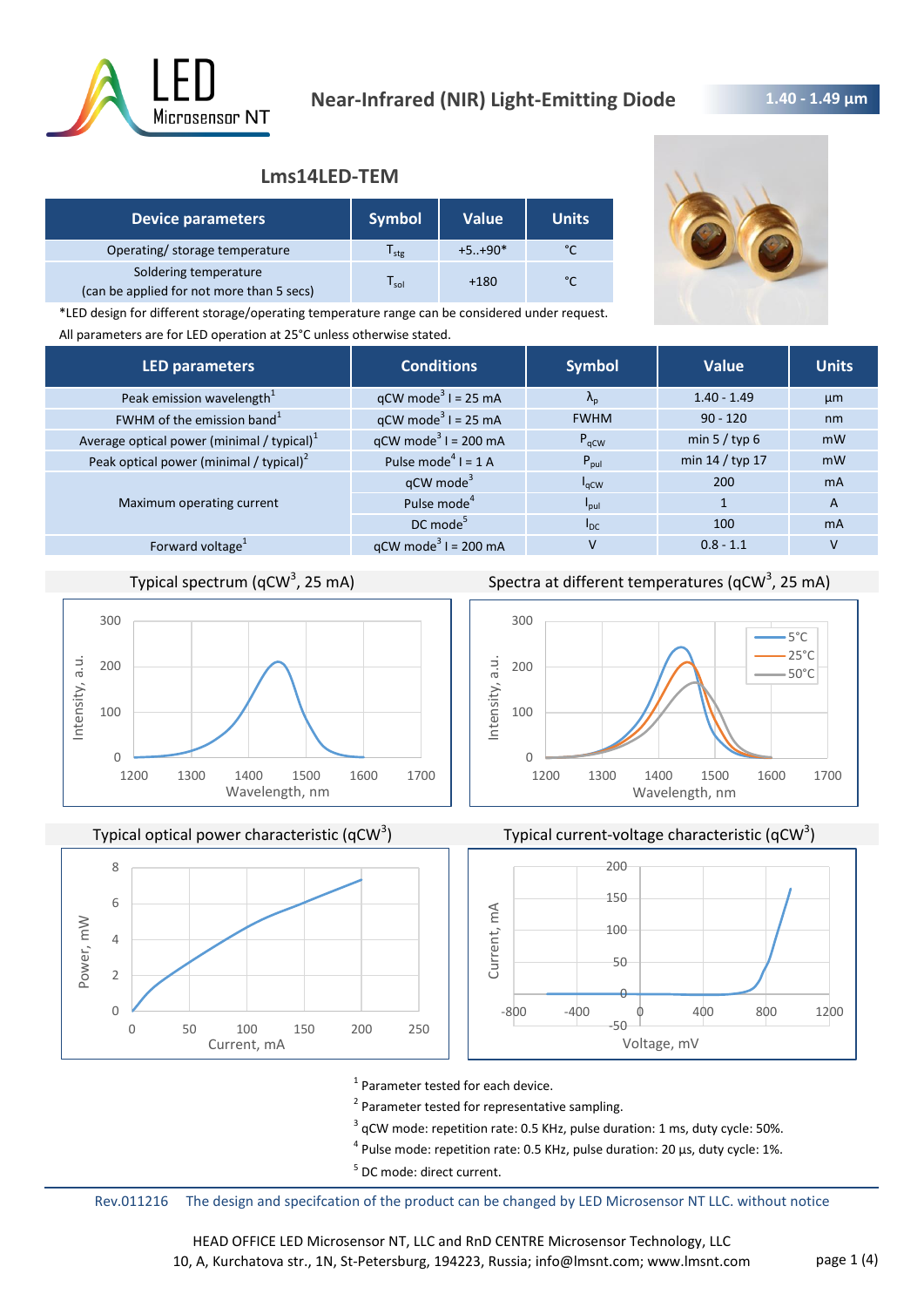

# **Near-Infrared (NIR) Light-Emitting Diode**

| <b>Packages</b>                                                                                            | <b>Model</b>   |
|------------------------------------------------------------------------------------------------------------|----------------|
| TO-18 with a cap with a glass window                                                                       | Lms14LED       |
| TO-18 with a parabolic reflector without a glass window                                                    | Lms14LED-R     |
| TO-18 with a parabolic reflector with a glass window                                                       | Lms14LED-RW    |
| TO-5 with a built-in thermocooler and thermoresistor, covered by a cap with a glass window                 | Lms14LED-TEM   |
| TO-5 with a built-in thermocooler and thermoresistor, covered by a parabolic reflector with a glass window | Lms14LED-TEM-R |

#### Related products:

- **Photodiodes Lms24PD, Lms25PD series**  detectors of mid-infrared radiation;
- **LED drivers (D-41i, D-51i, minidrivers mD-1c, mD-1p)**  provide LED power supply in pulse modes.

Rev.011216 The design and specifcation of the product can be changed by LED Microsensor NT LLC. without notice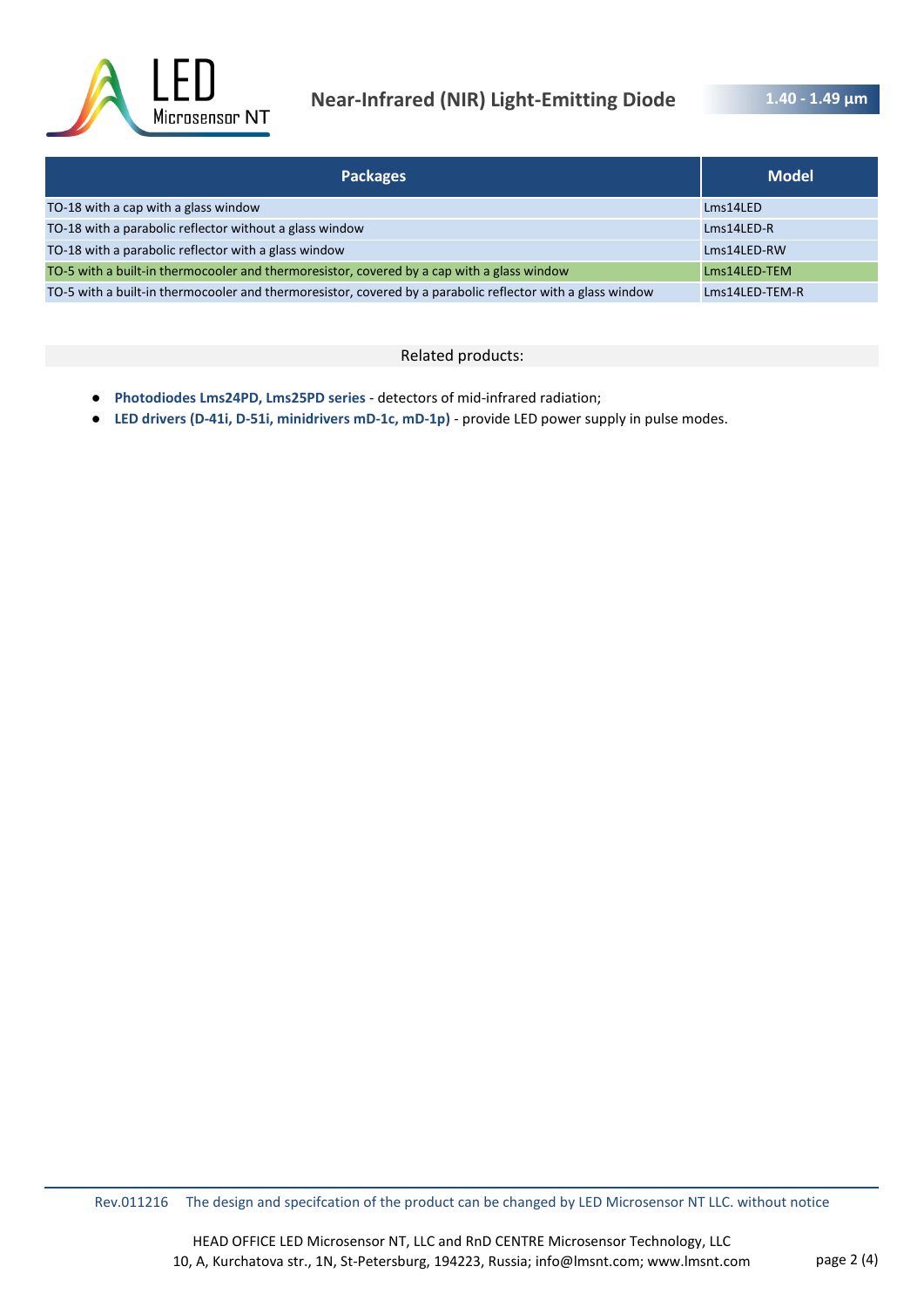

### To drive the LED we recommend the following basic circuit connection:



We recommend using **Quasi Continuous Wave (qCW) mode** with a duty cycle 50% or 25% to obtain maximum average optical power and short **Pulse modes** to obtain maximum peak power.



#### **IMPORTANT CAUTIONS:**

- please check your connection circuit before turning on the LED;
- please mind the LED polarity: anode is marked with a RED dot; REVERSE voltage applying is FORBIDDEN;
- please do not connect the LED to the multimeter;
- please control the CURRENT applied to the LED in order NOT to EXCEED the maximum allowable values.